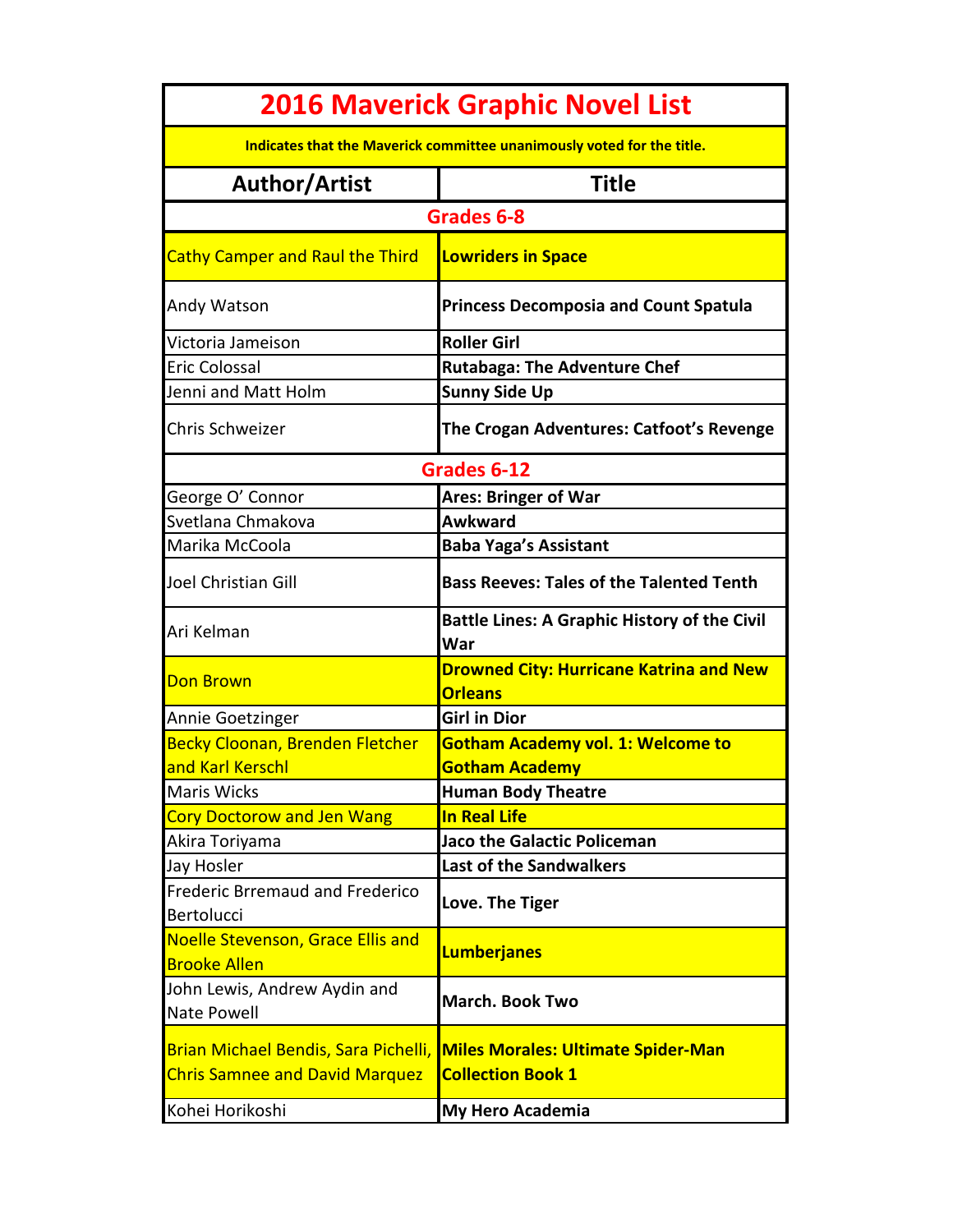| <b>2016 Maverick Graphic Novel List</b>                                |                                           |
|------------------------------------------------------------------------|-------------------------------------------|
| Indicates that the Maverick committee unanimously voted for the title. |                                           |
| <b>Author/Artist</b>                                                   | <b>Title</b>                              |
| <b>Noelle Stevenson</b>                                                | <b>Nimona</b>                             |
| G. Willow Wilson and Adrian<br>Alphona                                 | <b>No Normal: Ms. Marvel</b>              |
| <b>Ted Neifeh</b>                                                      | Princess Ugg vol. 1                       |
| Jessie Hartland                                                        | <b>Steve Jobs Insanely Great</b>          |
| Cullen Bunn, Drew Moss and Ryan<br>Hill                                | <b>Terrible Lizard</b>                    |
| Satoshi Wagahara and Akio Hiiragi                                      | The Devil is a Part-Timer                 |
| Stephane Melchior-Durand and<br><b>Clement Oubrerie</b>                | The Golden Compass Graphic Novel vol. 1   |
| Nathan Hale and Chad Beckerman                                         | <b>The Underground Abductor</b>           |
| Grades 9-12                                                            |                                           |
| <b>Kore Yamazaki</b>                                                   | <b>Ancient Magus' Bride</b>               |
| Yusei Matsui                                                           | <b>Assassination Classroom</b>            |
| <b>Paul Tobin and Colleen Coover</b>                                   | <b>Bandette vol. 2: Stealers, Keepers</b> |
| <b>Geoff Johns and Gary Frank</b>                                      | <b>Batman Earth One: vol. 2</b>           |
| Jeff Lemire and Dustin Nguyen                                          | Descender vol. 1                          |
| Chris Sims, Chad Bowers and Scott<br>Kowalchuk                         | Down, Set, Fight!                         |
| Paul Tobin and Benjamin Dewey                                          | I Was the Cat                             |
| Gunya Mihara                                                           | Kamen vol. 1                              |
| Anthony Del Col and Connor<br>McCreery                                 | Kill Shakespeare The Backstage Edition    |
| Sam Humphries, Paco Medina and<br><b>Freddie Williams II</b>           | Legendary Star-Lord: Face, I Rule         |
| <b>Gareth Hinds</b>                                                    | <b>MacBeth</b>                            |
| Jeff Parker, Sandy Jarrell and Kevin<br>Volo                           | <b>Meteor Men</b>                         |
| Patti LaBoucane-Benson and Kelly<br><b>Mellings</b>                    | <b>The Outside Circle</b>                 |
| Nathaniel Hawthorne, Crystal<br>Chan, Stacy King and SunNeko Lee       | <b>The Scarlet Letter</b>                 |
| James Tynion IV and Michael<br>Dialynas                                | The Woods vol. 1: The Arrow               |